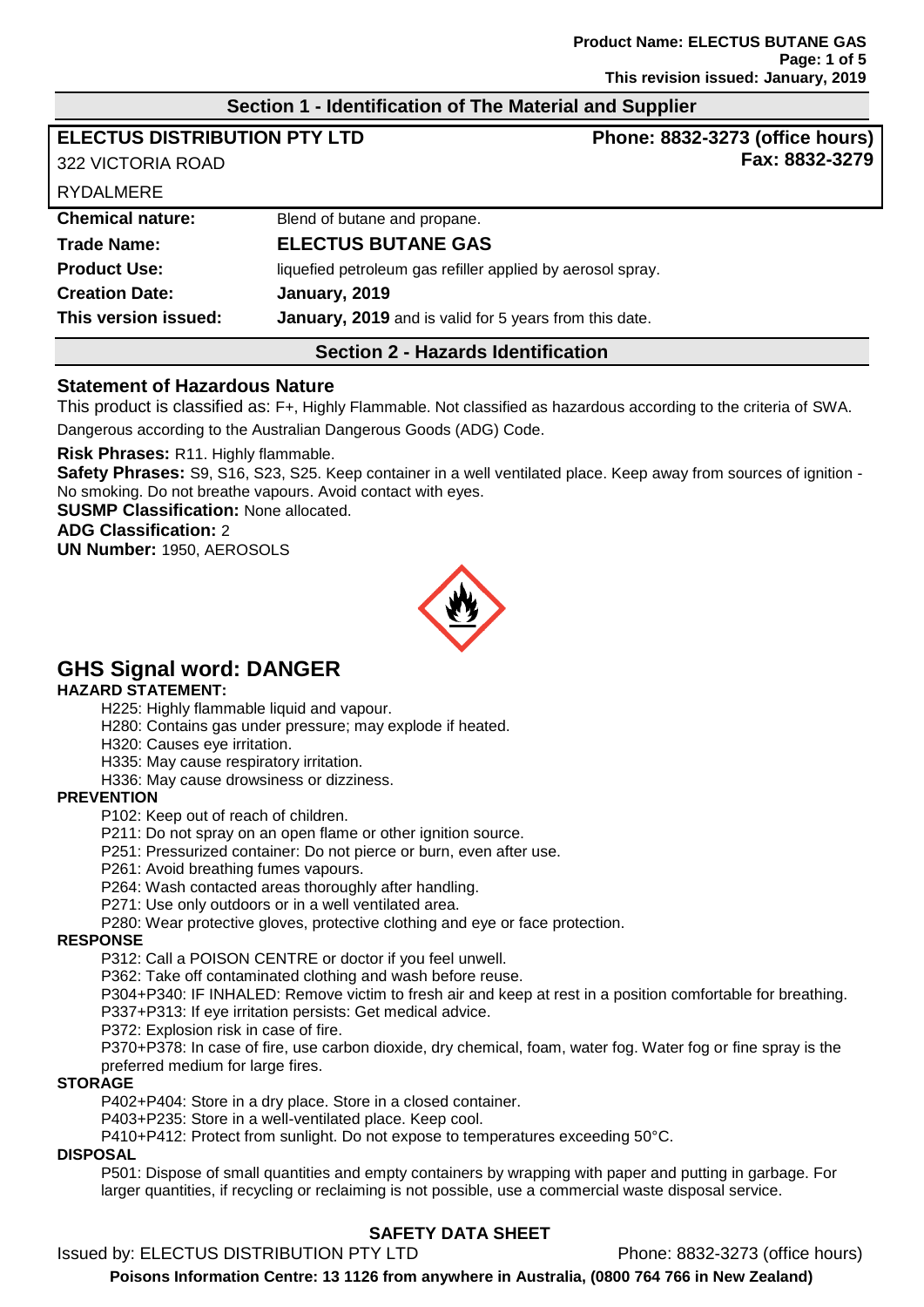## **Emergency Overview**

**Physical Description & Colour: Clear, colourless gas.** 

**Odour:** No odour.

**Major Health Hazards:** no significant risk factors have been found for this product.

## **Potential Health Effects**

#### **Inhalation:**

**Short Term Exposure:** Available data indicates that this product is not harmful. In addition product is unlikely to cause any discomfort or irritation. Intentional misuse by deliberately concentrating and inhaling contents of aerosol containers can be harmful or fatal.

**Long Term Exposure:** No data for health effects associated with long term inhalation.

## **Skin Contact:**

**Short Term Exposure:** Major health effect from this product is misuse of the aerosol function. If sprayed continuously on skin or in eyes, it can cause frostbite.

**Long Term Exposure:** No data for health effects associated with long term skin exposure.

## **Eye Contact:**

**Short Term Exposure:** If sprayed directly in the eye, this product will irritate. If spraying is prolonged, it may cause damage through frostbite.

**Long Term Exposure:** No data for health effects associated with long term eye exposure.

#### **Ingestion:**

**Short Term Exposure:** Significant oral exposure is considered to be unlikely. However, this product may be irritating to mucous membranes but is unlikely to cause anything more than transient discomfort.

**Long Term Exposure:** No data for health effects associated with long term ingestion.

## **Carcinogen Status:**

**SWA:** No significant ingredient is classified as carcinogenic by SWA.

**NTP:** No significant ingredient is classified as carcinogenic by NTP.

**IARC:** No significant ingredient is classified as carcinogenic by IARC.

| Section 3 - Composition/Information on Ingredients |  |                   |        |         |                                |
|----------------------------------------------------|--|-------------------|--------|---------|--------------------------------|
| Ingredients                                        |  | <b>CAS No</b>     | Conc.% |         | TWA $(mg/m^3)$ STEL $(mg/m^3)$ |
| Alkanes, C <sub>3-4</sub>                          |  | 68475-59-2 pure * |        | not set | not set                        |

\* Commercially pure. May include small quantities of materials due to manufacturing or reaction processes.

This is a commercial product whose exact ratio of components may vary slightly. Minor quantities of other non hazardous ingredients are also possible.

The SWA TWA exposure value is the average airborne concentration of a particular substance when calculated over a normal 8 hour working day for a 5 day working week. The STEL (Short Term Exposure Limit) is an exposure value that may be equalled (but should not be exceeded) for no longer than 15 minutes and should not be repeated more than 4 times per day. There should be at least 60 minutes between successive exposures at the STEL. The term "peak "is used when the TWA limit, because of the rapid action of the substance, should never be exceeded, even briefly.

## **Section 4 - First Aid Measures**

## **General Information:**

You should call The Poisons Information Centre if you feel that you may have been poisoned, burned or irritated by this product. The number is 13 1126 from anywhere in Australia (0800 764 766 in New Zealand) and is available at all times. Have this SDS with you when you call.

**Inhalation:** First aid is not generally required. If in doubt, contact a Poisons Information Centre or a doctor.

**Skin Contact:** Wash gently and thoroughly with water (use non-abrasive soap if necessary) for 5 minutes or until chemical is removed.

**Eye Contact:** No effects expected. If irritation does occur, flush contaminated eye(s) with lukewarm, gently flowing water for 5 minutes or until the product is removed. Obtain medical advice if irritation becomes painful or lasts more than a few minutes. Take special care if exposed person is wearing contact lenses.

**Ingestion:** If product is swallowed or gets in mouth, do NOT induce vomiting; wash mouth with water and give some water to drink. If symptoms develop, or if in doubt contact a Poisons Information Centre or a doctor.

## **Section 5 - Fire Fighting Measures**

**Fire and Explosion Hazards**: There is a moderate risk of an explosion from this product if commercial quantities are involved in a fire. Firefighters should take care and appropriate precautions. Vapours from this product are heavier

## **SAFETY DATA SHEET**

Issued by: ELECTUS DISTRIBUTION PTY LTD Phone: 8832-3273 (office hours)

**Poisons Information Centre: 13 1126 from anywhere in Australia, (0800 764 766 in New Zealand)**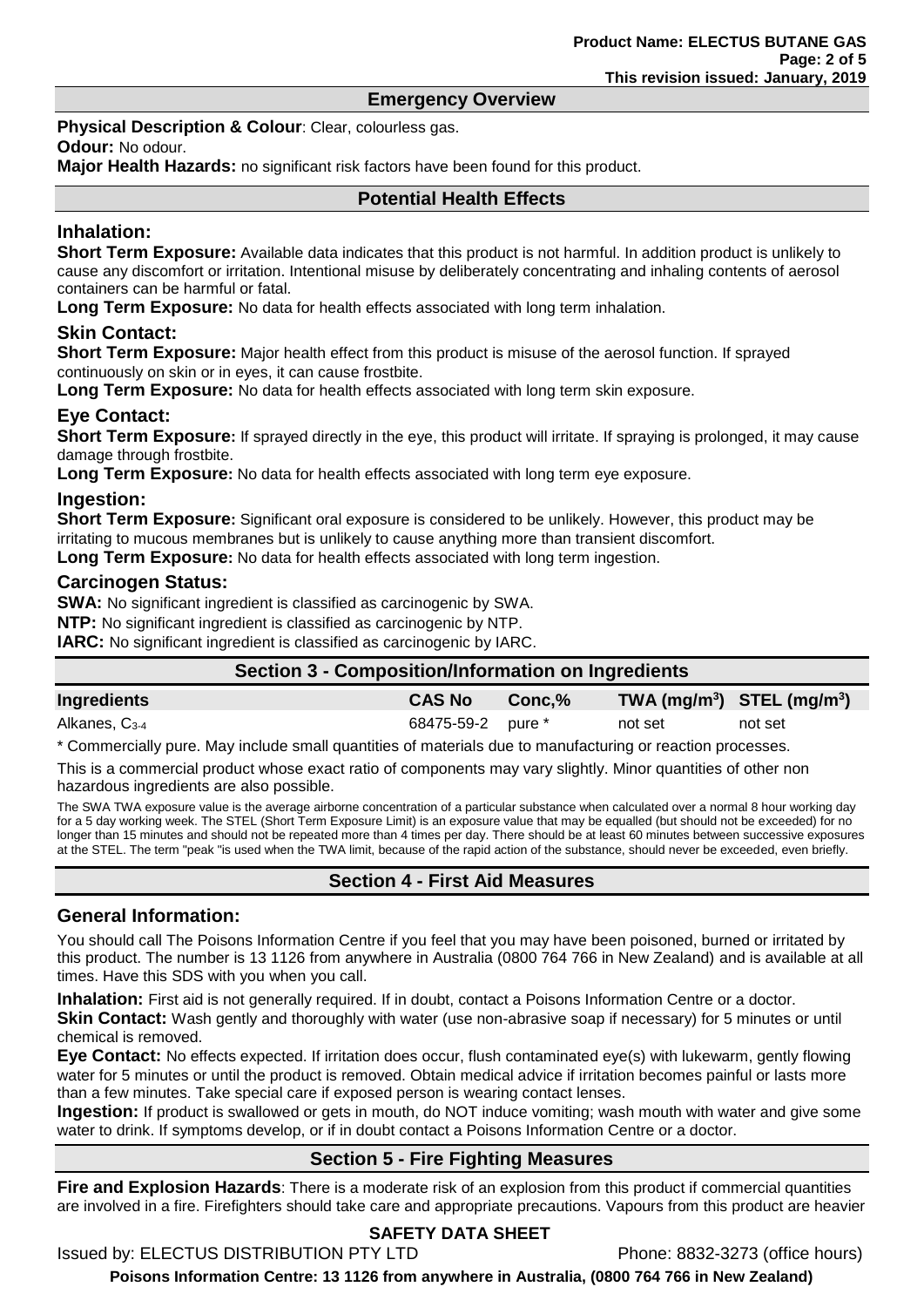#### **Product Name: ELECTUS BUTANE GAS Page: 3 of 5 This revision issued: January, 2019**

than air and may accumulate in sumps, pits and other low-lying spaces, forming potentially explosive mixtures. They may also flash back considerable distances.

Fire decomposition products from this product may be toxic if inhaled. Take appropriate protective measures.

**Extinguishing Media:** Water fog or fine spray is the preferred medium for large fires. Try to contain spills, minimise spillage entering drains or water courses.

**Fire Fighting:** If a significant quantity of this product is involved in a fire, call the fire brigade. There is a danger of a violent reaction or explosion if significant quantities of this product are involved in a fire. Recommended personal protective equipment is full fire kit and breathing apparatus.

| Flash point:                     | $-105$ to $-60^{\circ}$ C |
|----------------------------------|---------------------------|
| <b>Upper Flammability Limit:</b> | 9.6%                      |
| <b>Lower Flammability Limit:</b> | 1.5%                      |
| <b>Autoignition temperature:</b> | $493^{\circ}$ C           |
| <b>Flammability Class:</b>       | Highly flammable          |
|                                  |                           |

## **Section 6 - Accidental Release Measures**

**Accidental release:** This product is sold in small packages, and the accidental release from one of these is not usually a cause for concern. For minor spills, clean up, rinsing to sewer and put empty container in garbage. Although no special protective clothing is normally necessary because of occasional minor contact with this product, it is good practice to wear impermeable gloves when handling chemical products. In the event of a major spill, prevent spillage from entering drains or water courses and call emergency services.

# **Section 7 - Handling and Storage**

**Handling:** Keep exposure to this product to a minimum, and minimise the quantities kept in work areas. Check Section 8 of this SDS for details of personal protective measures, and make sure that those measures are followed. The measures detailed below under "Storage" should be followed during handling in order to minimise risks to persons using the product in the workplace. Also, avoid contact or contamination of product with incompatible materials listed in Section 10.

**Storage:** Store in a cool, well ventilated area, and make sure that surrounding electrical devices and switches are suitable. Check containers and valves periodically for leaks. If you keep large quantities of Dangerous Goods, you may be required to license the premises or notify your Dangerous Goods authority. If you have any doubts, we suggest you contact your Dangerous Goods authority in order to clarify your obligations. Check packaging - there may be further storage instructions on the label.

# **Section 8 - Exposure Controls and Personal Protection**

The following Australian Standards will provide general advice regarding safety clothing and equipment:

Respiratory equipment: **AS/NZS 1715**, Protective Gloves: **AS 2161**, Occupational Protective Clothing: AS/NZS 4501 set 2008, Industrial Eye Protection: **AS1336** and **AS/NZS 1337**, Occupational Protective Footwear: **AS/NZS2210**.

#### **SWA Exposure Limits TWA (mg/m<sup>3</sup>** Exposure limits have not been established by SWA for this product.

No special equipment is usually needed when occasionally handling small quantities. The following instructions are for bulk handling or where regular exposure in an occupational setting occurs without proper containment systems. **Ventilation:** This product should only be used in a well ventilated area. If natural ventilation is inadequate, use of a fan is suggested.

**Eye Protection:** Eye protection such as protective glasses or goggles is recommended when this product is being used.

**Skin Protection:** You should avoid contact even with mild skin irritants. Therefore you should wear suitable impervious elbow-length gloves and facial protection when handling this product. See below for material types. **Protective Material Types:** We suggest that protective clothing be made from the following materials: thermally

## insulated.

**Respirator:** Usually, no respirator is necessary when using this product. However, if you have any doubts consult the Australian Standard mentioned above.

## **Section 9 - Physical and Chemical Properties:**

| <b>Physical Description &amp; colour:</b> Clear, colourless gas. |
|------------------------------------------------------------------|
| No odour.                                                        |
| $-42$ to 0 $^{\circ}$ C at 100kPa                                |
| No specific data. Gas at normal temperatures.                    |
| Completely volatile at 100°C.                                    |
|                                                                  |

# **SAFETY DATA SHEET**

Issued by: ELECTUS DISTRIBUTION PTY LTD Phone: 8832-3273 (office hours)

**Poisons Information Centre: 13 1126 from anywhere in Australia, (0800 764 766 in New Zealand)**

# **) STEL (mg/m<sup>3</sup> )**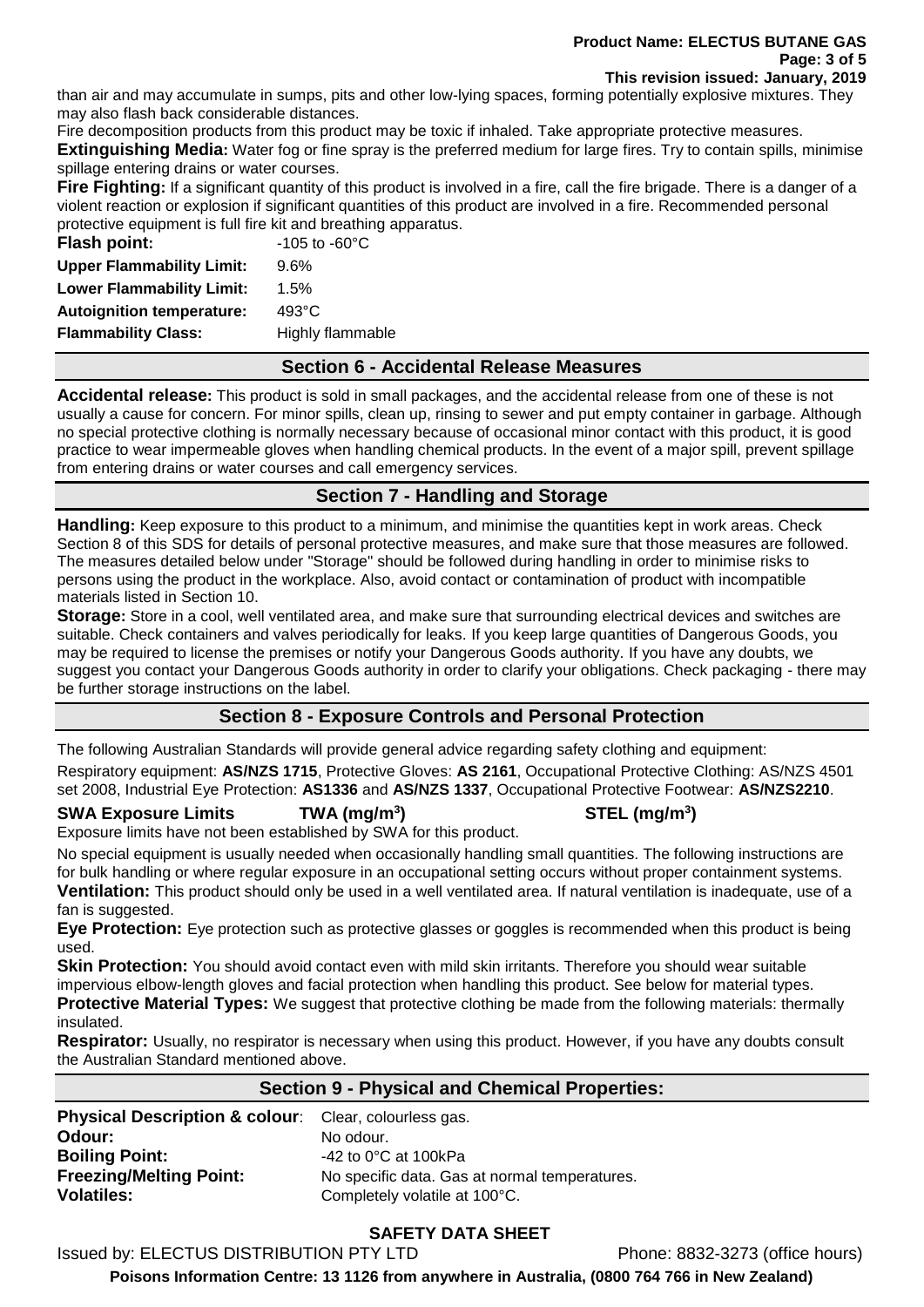| <b>Vapour Pressure:</b>              | 250kPa at 25°C         |
|--------------------------------------|------------------------|
| <b>Vapour Density:</b>               | No data.               |
| <b>Specific Gravity:</b>             | 0.5 approx (as liquid) |
| <b>Water Solubility:</b>             | $<$ 200ppm             |
| pH:                                  | No data.               |
| <b>Volatility:</b>                   | No data.               |
| <b>Odour Threshold:</b>              | No data.               |
| <b>Evaporation Rate:</b>             | No data.               |
| <b>Coeff Oil/water Distribution:</b> | No data                |
| <b>Autoignition temp:</b>            | 493°C                  |

## **Section 10 - Stability and Reactivity**

**Reactivity:** This product is unlikely to react or decompose under normal storage conditions. However, if you have any doubts, contact the supplier for advice on shelf life properties.

**Conditions to Avoid:** This product should be kept in a cool place, preferably below 30°C. Keep containers and surrounding areas well ventilated. Keep away from sources of sparks or ignition. Any electrical equipment in the area of this product should be flame proofed.

**Incompatibilities:** No particular Incompatibilities.

**Fire Decomposition:** Carbon dioxide, and if combustion is incomplete, carbon monoxide. Water. Carbon monoxide poisoning produces headache, weakness, nausea, dizziness, confusion, dimness of vision, disturbance of judgment, and unconsciousness followed by coma and death.

**Polymerisation:** This product will not undergo polymerisation reactions.

#### **Section 11 - Toxicological Information**

**Target Organs:** There is no data to hand indicating any particular target organs.

No chronic systemic effects reported from industrial exposures.

## **Classification of Hazardous Ingredients**

#### Ingredient **Risk Phrases**

No ingredient mentioned in the HSIS Database is present in this product at hazardous concentrations.

## **Section 12 - Ecological Information**

This product will not accumulate in the soil or water or cause long term problems. This product is unlikely to accumulate in body tissues.

## **Section 13 - Disposal Considerations**

**Disposal:** Dispose of small quantities and empty containers by wrapping with paper and putting in garbage. For larger quantities, if recycling or reclaiming is not possible, use a commercial waste disposal service.

## **Section 14 - Transport Information**

**ADG Code:** 1950, AEROSOLS **Hazchem Code:** 2YE **Special Provisions:** 63, 190, 277 **Limited quantities:** ADG 7 specifies a Limited Quantity value of See SP 277 for this class of product. **Limited quantities:** ADG 7 specifies a Limited Quantity value of 1000mL for this class of product. **Dangerous Goods Class:** Class 2.1: Flammable gases. **Packaging Group:** Not set **Packaging Method:** P003

Class 2.1 Flammable gases shall not be loaded in the same vehicle or packed in the same freight container with Classes 1 (Explosives), 3 (Flammable Liquids) (where both flammable liquids and flammable gases are in bulk), 4.1 (Flammable Solids), 4.2 (Spontaneously Combustible Substances), 4.3 (Dangerous When Wet Substances), 5.1 (Oxidising Agents), 5.2 (Organic Peroxides), and 7 (Radioactive Substances). They may however be loaded in the same vehicle or packed in the same freight container with Classes 2.2 (Non-flammable Non-Toxic gases), 3 (Flammable liquids except where both flammable liquids and flammable gases are in bulk), 6 (Toxic Substances), 8 (Corrosive Substances) 9 (Miscellaneous dangerous goods), Foodstuffs and foodstuff empties.

**SAFETY DATA SHEET** Issued by: ELECTUS DISTRIBUTION PTY LTD Phone: 8832-3273 (office hours) **Poisons Information Centre: 13 1126 from anywhere in Australia, (0800 764 766 in New Zealand)**